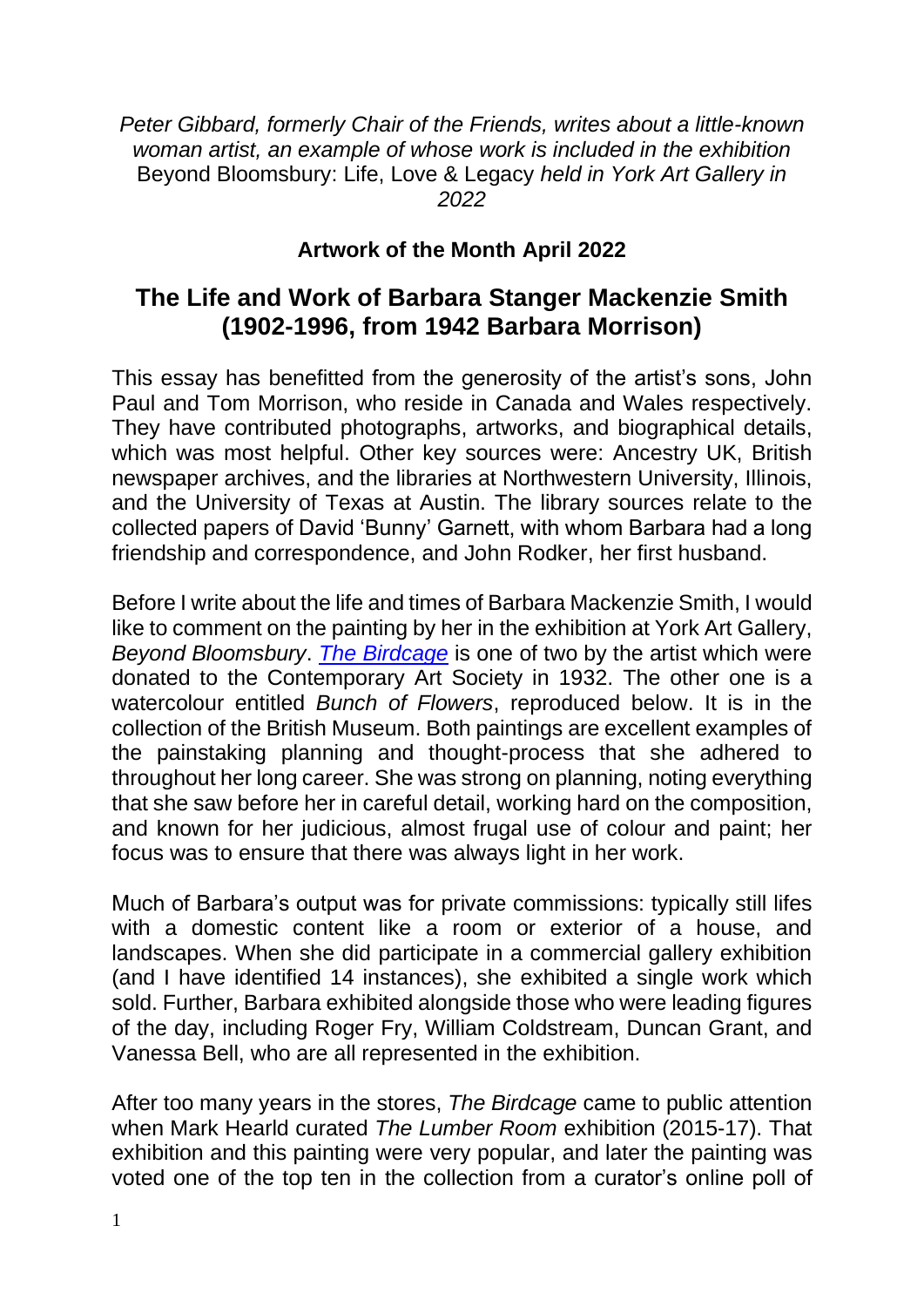visitors' opinions in 2020. To the best of my knowledge and after many Google searches, *The Birdcage* is the only work by this artist on display in a public collection today.

The consideration of a conservation funding request from a curator was always a highlight for me of participating in the Friends' Committee meetings. More often than not the artist was not well known, and the work of art had not been seen by the public in some years, perhaps decades. I do not recall that we were ever disappointed with the end result of the conservation work. An example in *Beyond Bloomsbury* is *Nude with Flowers* by Dona Salmon (illustrated in the 2021 FYAG Annual Report, p. 5).

I was looking for something challenging to do during the pandemic selfisolating intervals, so I decided to research the life and times of those women painters represented in the York Art Gallery collection for whom there is little published information. Of the 25 women painters I identified in the collection, seven were unknown in general terms by my measure, for four of whom I have compiled profiles to date. The most recent is the subject of this Artwork of the Month.

The two photographs of Barbara that I illustrate below were made available to me by her sons, John Paul and Tom. She is in her mid-to-late twenties, and in the group photo she is seated left of centre.

Barbara was born into a prosperous family of agricultural merchants in the village of North Witchford, near Ely in Cambridgeshire, on 7th July 1902, and so she was by Leonard Woolf's definition not 'old' Bloomsbury. Barbara attended the centuries-old Perse School in Cambridge, which during her time was enjoying something of an educational renaissance, thanks to the nationally acclaimed teaching methods introduced by the Headmaster Mr W. H. Rouse. Of particular note is the fact that Barbara was awarded the school prize for drawing in 1920!

She did not enrol at Cambridge University, but in later life she recalled her enthusiasm for its theatre productions of Greek tragedies and other theatrical events. Between leaving the Perse School and completing her studies at the Slade, Barbara had the opportunity to socialise with, or be introduced to, the 'younger' Bloomsbury set, which shaped her lifestyle. Frequent visits to Cambridge, she recalled, gave her the first opportunity to enter into debates about art and literature, to dance with a man, and also receive a marriage proposal or two, both of which she declined. At the Slade School of Art, one of her tutors was Henry Tonks whom she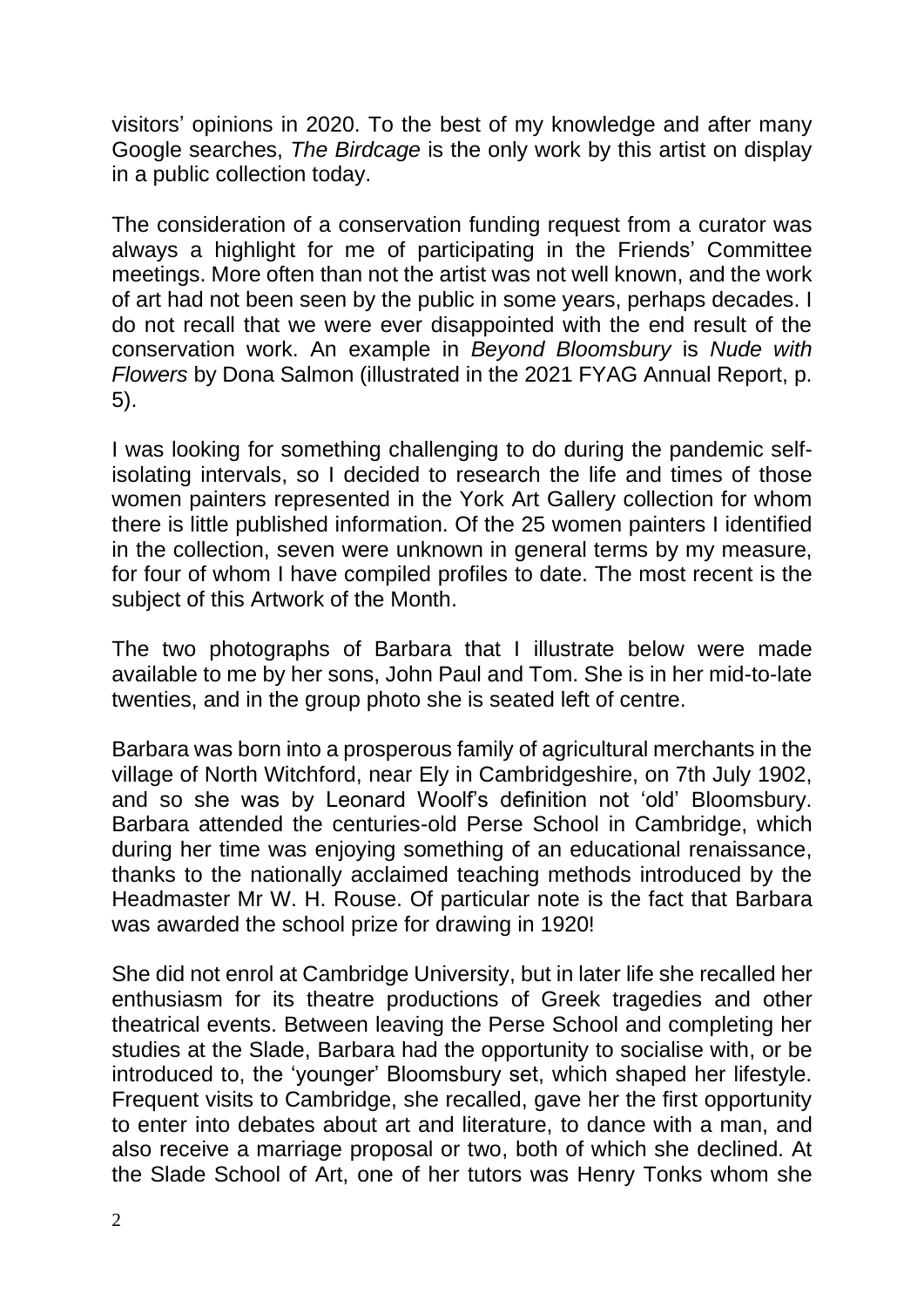described as an excellent teacher. There was also the opportunity to travel and study in France, where she met the artist and illustrator Pierre Eugene Clairin (1897-1980), a lifelong contact for critical appraisal of her art.

During this time she started to draw and paint for commissions and explore the different art movements, notably the post-impressionists and modernist painters. She also sought new experiences, for example with a fellow student from the Slade, Elspeth Little. Barbara gained the valued experience of theatre set painting for *The Queen of Cornwall* by Rutland Boughton, an operatic production which was held in Glastonbury in 1924.

For the next decade Barbara would become more high-profile in the London art scene as she took on more commissions, a few being portraits and many more landscapes and still life subjects. She was an occasional exhibitor at the commercial Leicester Galleries, the New Burlington Gallery, and the Royal Academy. Her work received positive reviews in the press, and sold well.

Similarly, she would over time establish artistic and social links with the older generation of the Bloomsbury Group such as Duncan Grant, Vanessa Bell, and David 'Bunny' Garnett, whose portrait by Vanessa is included in the exhibition. Barbara and David's correspondence extending over 40 years was of significant value to me. She also had numerous younger generation friends from the Slade associated with this group, notably Trekkie Parsons (lithographer and later Leonard Woolf's partner), Elspeth Little (founder of Footprint Fabrics), and Julian Bell. She recorded great experiences at the Gordon Square parties, and house weekends at Charleston, Monks House, Hams Spray, and Garsington, all of which are referenced elsewhere in the exhibition, and in Frances Spalding's excellent *The Bloomsbury Group*, now in its 4th edition, a concise and colourful guide.

While my focus here is the Bloomsbury Group, it is the case that Barbara's artistic and personal life took a change of direction from the early 1930s, as her relationship with John Rodker developed. She was to marry him in 1936, a son John Paul was born in 1937, but alas the marriage did not last. Rodker, one of the 'Whitechapel Boys' was a modernist poet, writer, translator (from the French), campaigning conscientious objector, and publisher. An appreciated creative talent then and now, John had a wide circle of influential intellectuals, artists, and Bohemian figures, who ranged from Ezra Pound to James Joyce, from Nancy Cunard and Sigmund Freud to Bloomsbury members and affiliates, including Wyndham Lewis, Henri Gaudier Brzeska, Roger Fry, Duncan Grant, and David Bomberg.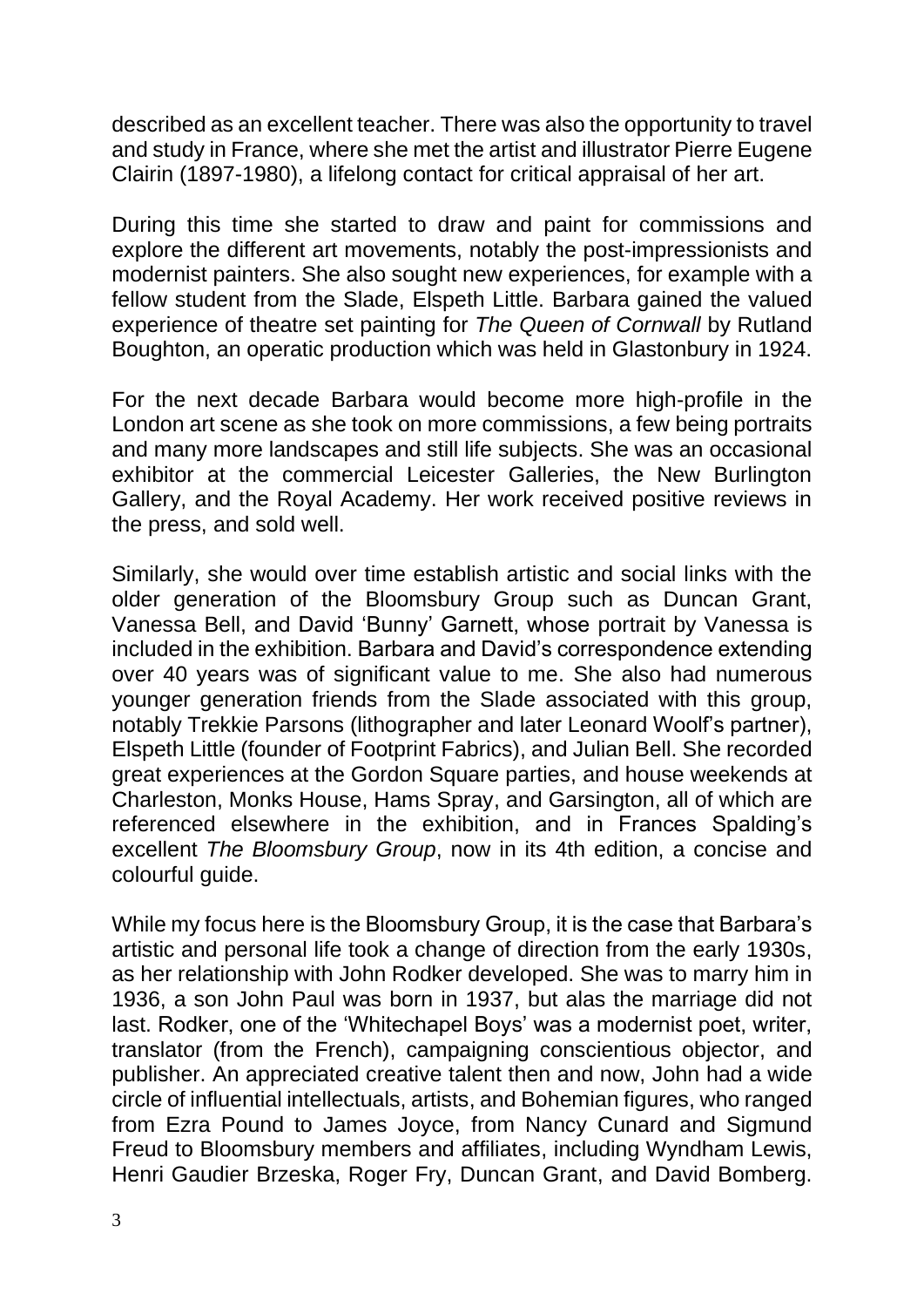Rodker achieved several publishing firsts through his enterprises Ovid Press, the Casanova Society, the Pushkin Press, and the Imago Publishing Company.

Unfortunately, John's legal and financial history was marred by bankruptcy, and unfulfilled contracts with artists and writers, while there had been conflicts (or rivalries) with the Woolfs and with the Bells' publishing enterprises. Politically he was far to the left of any in the Bloomsbury set. So Barbara's marriage to John resulted almost immediately in her being socially ostracised by most of the group, especially the men, as she recalled later. The situation was worsened by the sudden death of her brother Angus and that of her parents, followed closely by John leaving her for another relationship and his second bankruptcy.

The portrait of John (circa 1931) illustrated below is by David Bomberg, courtesy of the Ben Uri Gallery and Museum, London.

Barbara's *Girl with Doll* was sold by the Leicester Galleries in 1938 to Sir Hugh Walpole, a major collector in his day and later a generous benefactor to the Tate and Keswick Museum. This painting has sold twice in the past five years, a rare appearance of her paintings on the market.

Barbara struggled financially, and with being a single parent, but continued to paint and exhibit until 1941. Her last commercial outing for the decade was held in Bedford (Vanessa Bell and Roger Fry also exhibited). Barbara's painting *The White House* was well reviewed in the press and sold!

In 1942 Barbara married Edward Morrison III, DFC, an American citizen who served in the RAF in WWII, joining as a gunner and rising to the rank of Wing Commander. After the war he practiced as a barrister in England. The drawing reproduced below is by Augustus John (1933), reproduced courtesy of Tom Morrison. She had a second son in 1950, Thomas Alexander, who appears in the foreground of the painting *10 Montpellier Row*, dated 1953. The setting is the garden at their home in Twickenham. (Tom kindly made this image available to us too.)

Barbara did return to exhibiting annually, using her married name Barbara Morrison, at the Royal Academy in 1951, 1952, 1959, and finally in 1966. Otherwise the impetus for her painting was afforded by private commissions: still lifes, country house interiors, and landscapes. They are in private collections in the USA, Canada, and the UK.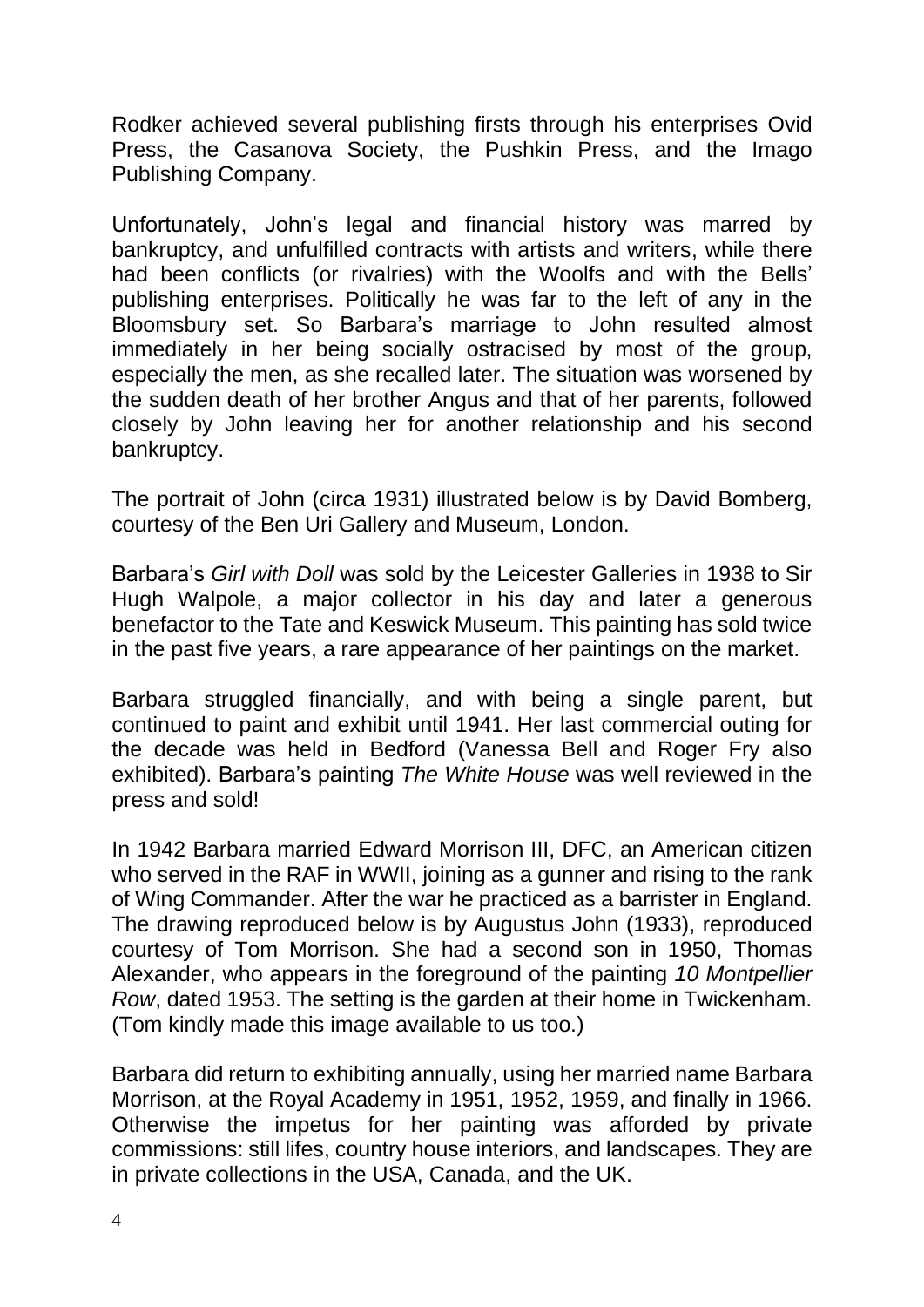Barbara and Edward moved in the 1960s to the Nannau Estate in North Wales, and spent 16+ years restoring the main house and surrounding grounds, which they had purchased. The photograph of the house reproduced below is courtesy of Nannau Estate. Barbara and Edward continued to live locally, and are buried in a nearby cemetery. Edward died in 1995, and Barbara in December 1996.

## **© Peter Gibbard, 2022**





Photographs of Barbara, courtesy of John Paul and Tom Morrison



*Girl with Doll* Image courtesy of Lawrence Auctioneers, Crewkerne



*Snowdonia* Image courtesy of John Paul Morrison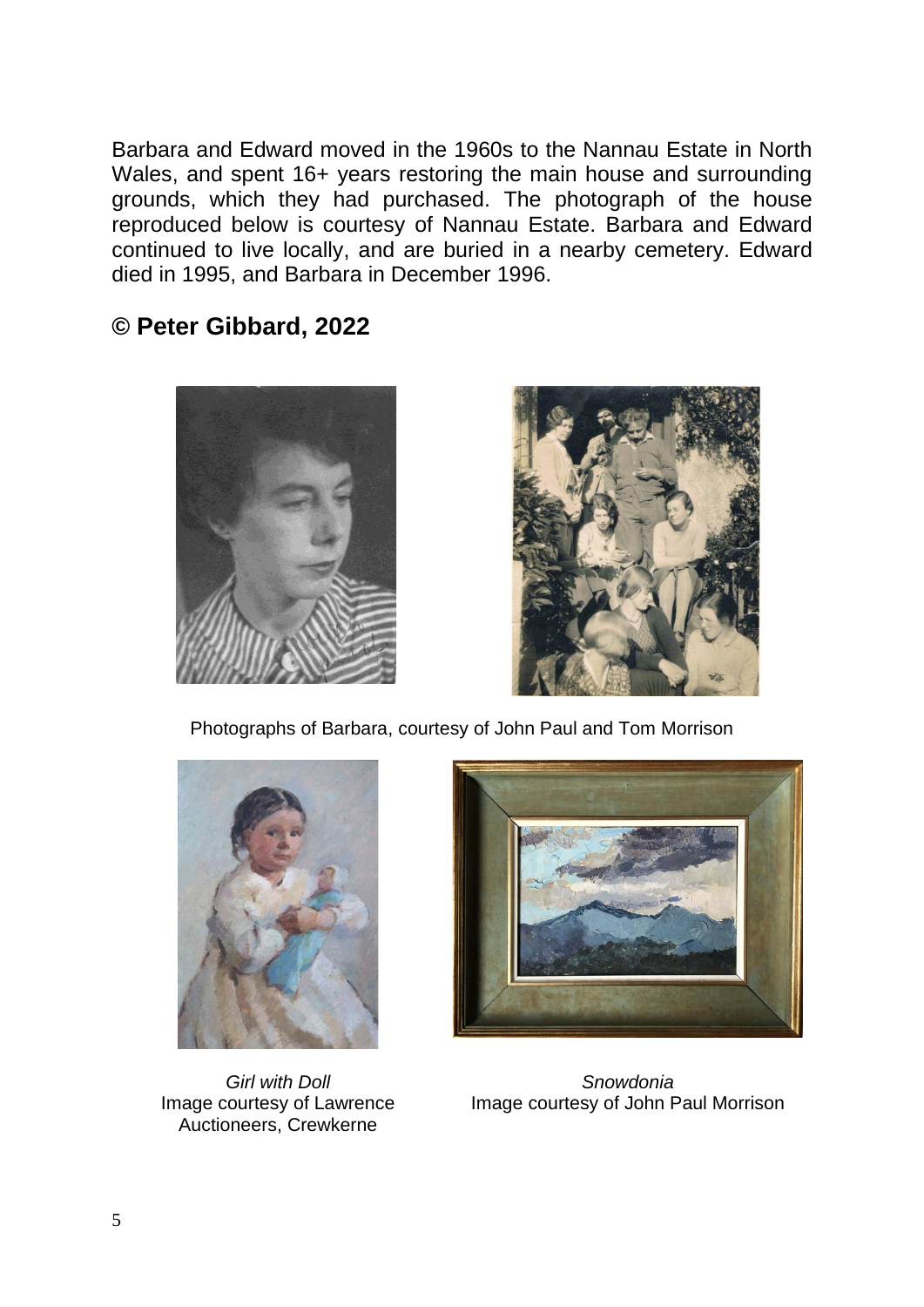



David Bomberg, *Portrait of John Rodker* Image courtesy of Ben Uri Gallery and Museum, London

*Bunch of Flowers* Image courtesy of British Museum, London



*10 Montpellier Row* Image courtesy of Tom Morrison



Augustus John, drawing of E. A. Morrison lll Image courtesy of Tom Morrison